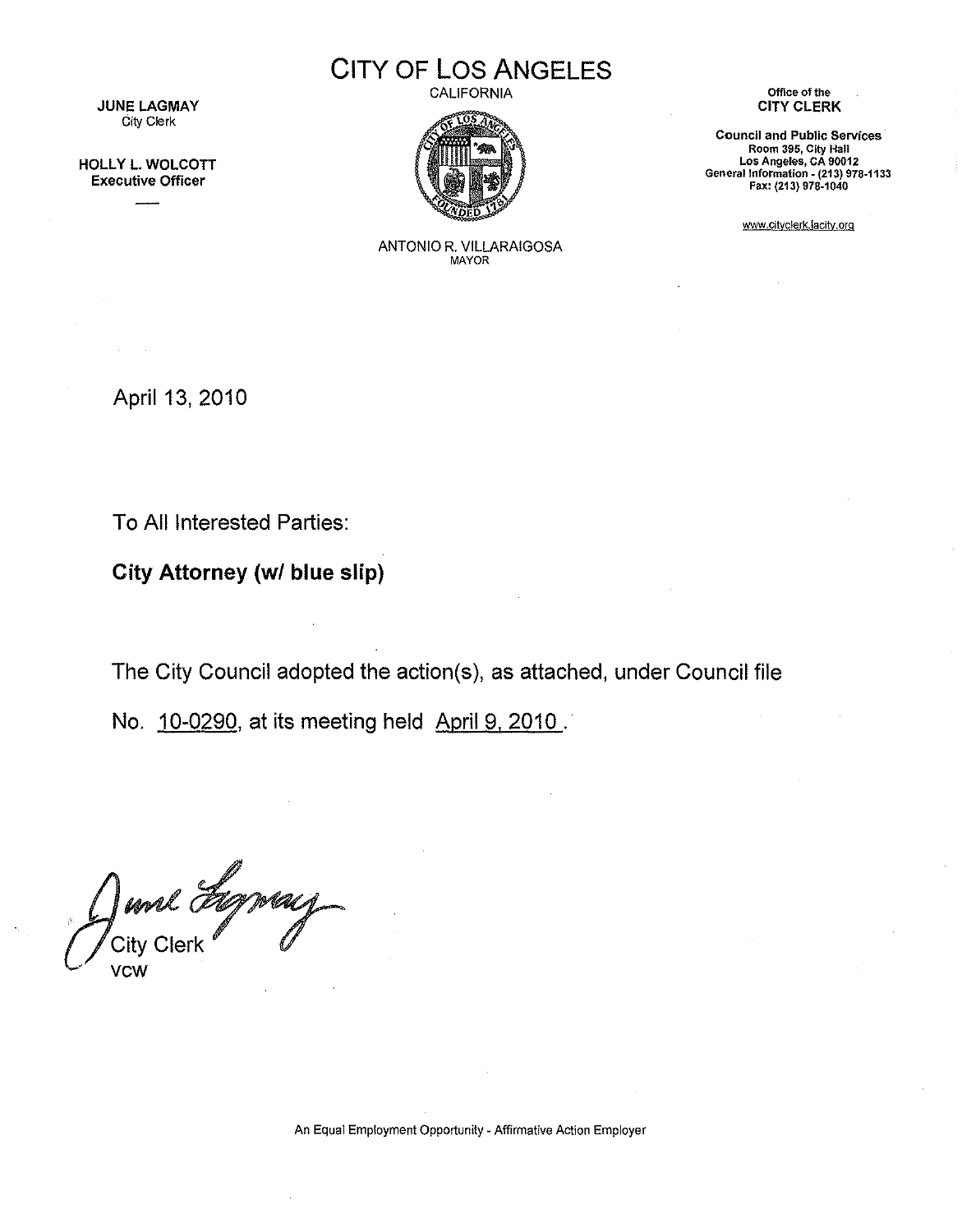**File No. 10.0290** 

 $\varphi\mapsto\varphi\varphi^{n+1}$ 

## **TO THE COUNCIL OF THE CITY OF LOS ANGELES**

**Your** 

## **PUBLIC SAFETY COMMITTEE**

## **reports as follows:**

PUBLIC SAFETY COMMITTEE REPORT relative to establishing penalties for violations of proposed Animal Transfer Permit requirements.

Recommendation for Council action:

REQUEST the City Attorney to prepare an ordinance to establish an Animal Transfer Permit, including the following provisions:

- 1. Violation of the transfer permit provisions of this section may be punishable by the Department of Animal Services as a civil penalty of \$250 for the first violation and \$500 for the second violation in a twelve month period.
- 2. Notice of this penalty shall be served in the manner allowed pursuant to the applicable code of the Los Angeles Municipal Code.
- 3. Transfer permit provisions may also be punishable as an infraction or as a misdemeanor.
- 4. Failure to comply with the terms and conditions of the Transfer Permit and applicable law shall also be grounds for the revocation or suspension of the Transfer Permit.

Fiscal Impact Statement: None submitted by the Department of Animal Services. Neither the City Administrative Officer nor the Chief Legislative Analyst has completed a financial analysis of this report.

Community Impact Statement: None submitted.

## Summary:

In its report dated February 10, 2010, the Department of Animal Services requests that penalties be included in the previously proposed Animal Transfer Permit ordinance. The Department recommends that violations ofthe Animal Transfer Permit ordinance be prosecuted as an infraction subject to criminal penalty, or subject to a civil penalty of \$250 for the first violation and \$500 for the second violation, or be prosecuted as a misdemeanor.

As proposed by the Department, the Animal Transfer Permit would be required of all those who sell, advertise for sale, broker the sale, or in any way transfer for compensation or otherwise, any animal in the City of Los Angeles regardless of where the animal was bred. The permit would require that such animals are micro-chipped and that name and address information be provided to the Department for persons taking transfer of dogs for licensing, and that appropriate business and tax permits be obtained by persons transferring animals.

The Department reports that exact fees for a Transfer Permit and fines for failure to obtain a Transfer Permit were not specified in the original recommendation, but were described as being parallel to existing Breeder's Permit fees and fines. Violations of the Breeder's Permit provisions